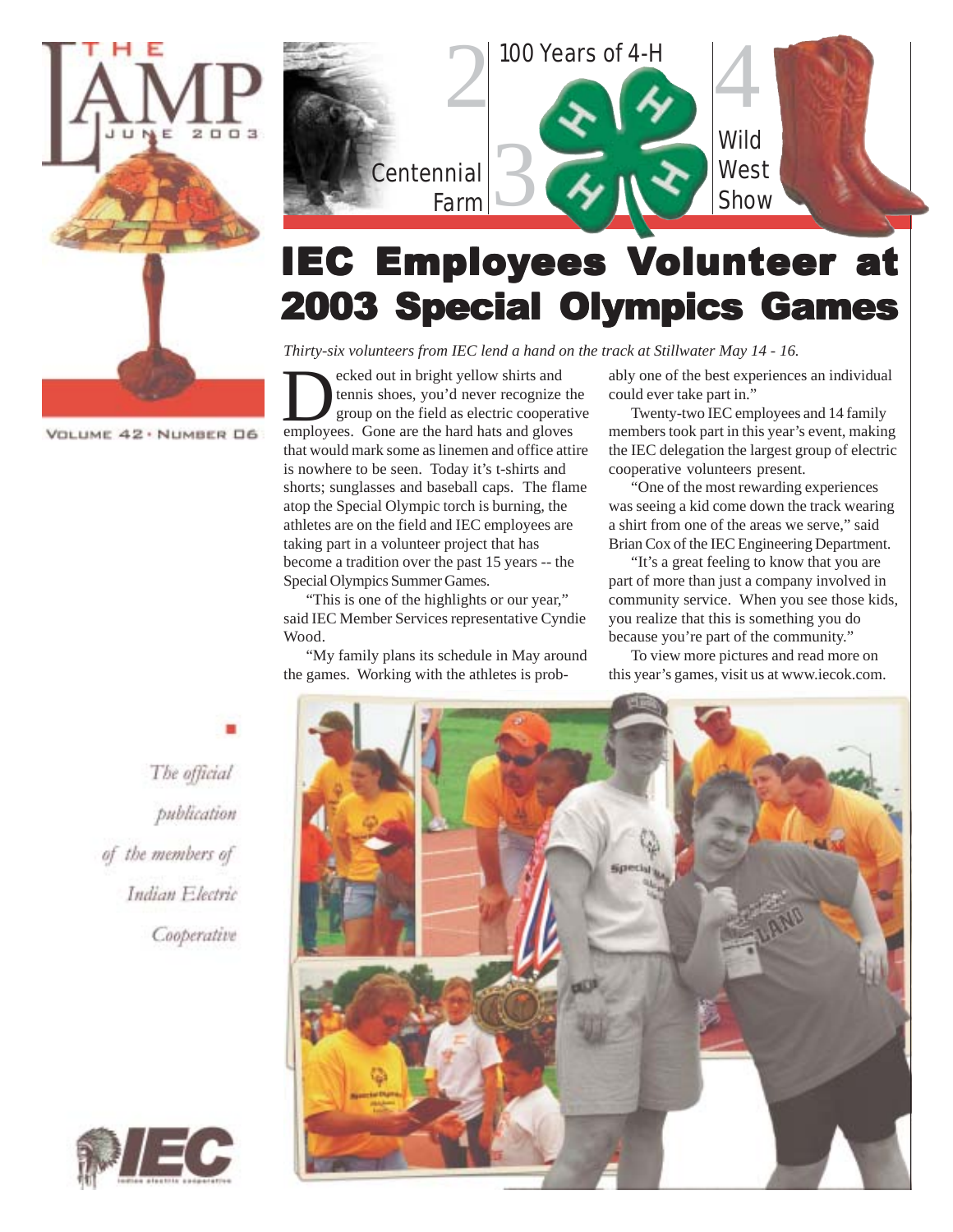# Local Farm Earns "Centennial" Designation

*IEC District 5 Trustee Wanda Foster recounts the history of the land she farms near Silver City*

The first time Louisa Beartail saw<br>her Creek County property she<br>was 17 years old and sitting in a<br>covered wagon. Newly married, she and her Creek County property she was 17 years old and sitting in a covered wagon. Newly married, she and her husband had packed their belongings and traveled from a rural area near Eufaula to settle on land the U.S. government had given Louisa, a Creek Indian, in 1903 when she was 4 years old. Since then the farm has grown from raising cotton and cattle, to being home to black bears and John Deere tractors.

Louisa lived on the farm, located between Oilton and Mannford, for the rest of her life, passing away in 1979. But her daughter-in-law, Wanda

Foster, still lives and works the farm, which has recently been honored as a Centennial Farm by the Oklahoma Historical Society (OHS). The Centennial Farm and Ranch program is a joint program of the historical society and the Oklahoma Department of Agriculture and is designed to recognize those farms and ranches which have been owned by the same family for 100 years.

Glen Vaughn-Roberson, state coordinator of the OHS program, says over 780 farms and ranches in Oklahoma have received the centennial designation since the program began in 1989. "The program recognizes

the important role agriculture has played in the settlement and development of Oklahoma, and honors contributions of the state's longstanding farm and ranch families," he says. He adds, however, less than 10-percent of those 780 began as Indian allotment lands.

The majority

were homesteaded or are from the Land Run," he says.

To qualify, a property must be a working farm or ranch and have a minimum of 40 acres with gross annual sales of at least \$1,000. Also, the farm must be operated by or lived on by a family member, or it may be leased out by a family member over 65 years old.

According to Foster, Louisa and her husband built a small home on her 160 acres and began raising cotton and cattle, and later alfalfa. And like much of Oklahoma, oil was found underneath the rich soil. "Between 1915 and 1920, there were 12 oil wells drilled out here," says Foster. "One of those is still a producing well today.

"The farm has a little bit of 'infamous' history too," laughs Foster. "The story goes that at one time the Doolin brothers, who were well-known outlaws, ran cattle here before Louisa and her family started living here."

Wanda, a school teacher, and her husband Bill, a former Oklahoma Commissioner of Labor and member of the state House of Representa-

tives, decided to join Louisa on the farm and began

*Continued Page 3.*

#### **INDIAN ELECTRIC COOPERATIVE, INC.**

**Office Hours** 7:30 a.m. – 4:00 p.m. (Monday - Friday) (918) 358-2514 www.iecok.com

**To Report an Outage** (918) 358-2514 or 1-800-482-2750

**24-hour Service Center** (918) 295-9520

**Board of Trustees** Dr. Greg Fielding, President District 8 Loris Peckenpaugh, Vice-President District 6 Wanda Foster, Sec.-Treas. District 5 Robert Burk District 1 Mike Spradling District 2 **J.W. Perry District 3** Leon Day District 4 Bill Boone District 7 Gary Moore **District 8** Rock Reese District 9 Berry Keeler **District 9** 

Editor: Jonathan Smith • Contributing Writer: Kay Rabbitt-Brower

*The Lamp* (USPS 942-940) is published monthly by Indian Electric Cooperative, Inc., P.O. Box 49, Highway 64 Southeast, Cleveland, Oklahoma 74020 for the interest of its membership. Subscription price was \$0.17 per month in 2002. Periodical postage paid at Cleveland, Oklahoma and additional mailing offices.

- Postmaster: Send address changes to The Lamp, P.O. Box 49, Cleveland, OK 74020.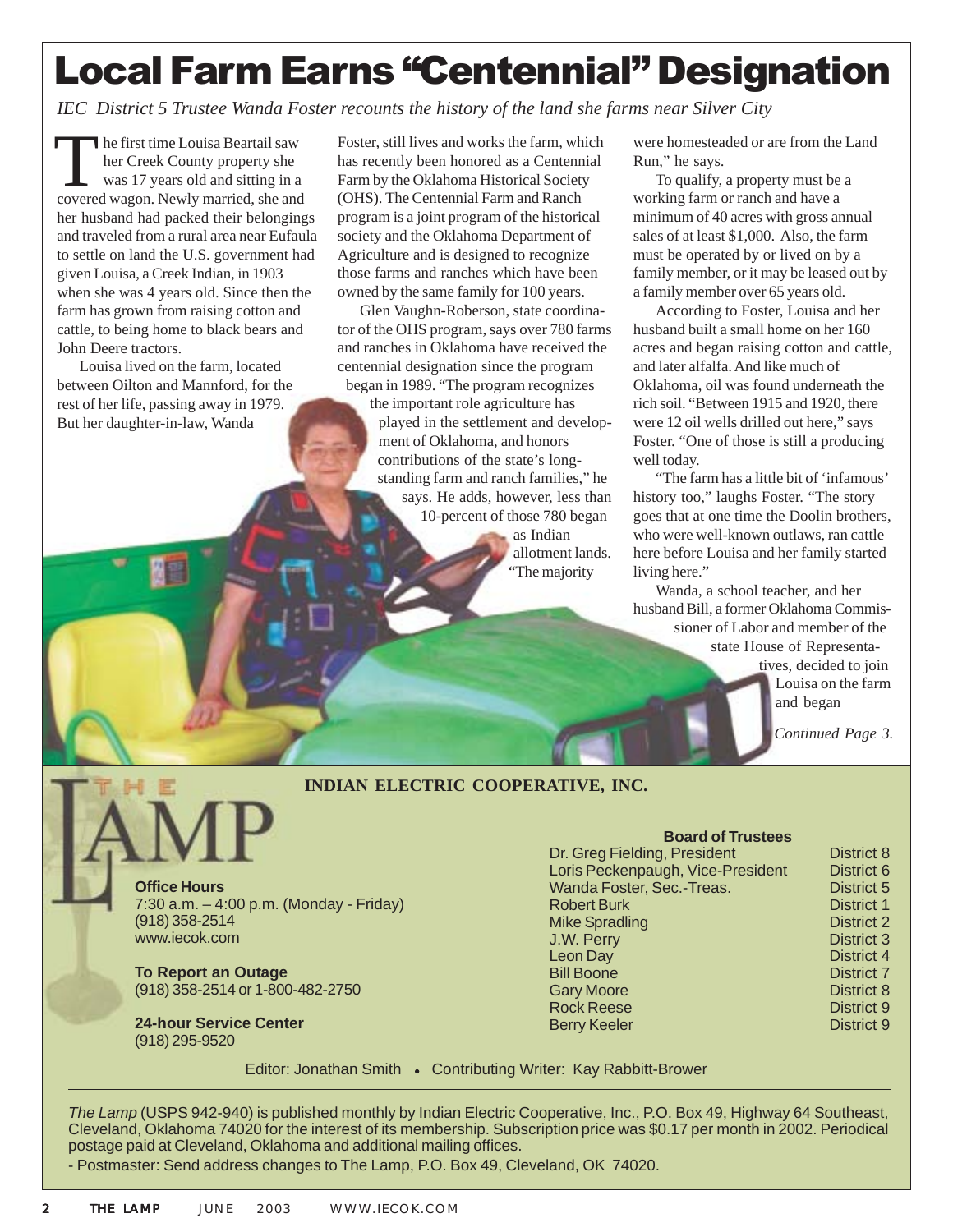

### 4-H Quick Facts

- More than 167,800 Oklahoma youth are 4-H members
- One in every seven Oklahoman's is a 4-H Alumni
- OSU's Gallagher-Iba Arena was originally built for 4-H activities and was named the "4-H Clubs and Student Activities Building"
- Membership in 4-H is free
- Nearly 4,400 adults volunteer annually in Oklahoma 4-H Clubs

# 100 Years and Counting

*Oklahoma 4-H celebrates a century of "Making the Best Better."*

Students from across the IEC service territory and around the state gathered last month in OSU's Gallagher-Iba Arena to take part in Oklahoma's 4-H Round-Up. This year's celebration marks a special occasion - the

beginning of a new century for 4-H in Oklahoma.

Originally founded in 1902 as a corn club for local youth, 4-H now boasts over 7 million members nation-wide. Today, students from ages 9 to 19 "learn by doing" in projects ranging from agriculture to leadership and public speaking.

#### "Making the Best Better" in Your Community

With hundreds of clubs and literally thousands of opportunities in projects, contests and activities, 4-H has something to offer you this summer whether you are a student or adult. To learn more, contact your county extension agent listed below or visit our website at www.iecok.com.

- Creek County: (918) 224-2192
- Kay County: (580) 362-3194
- Noble County: (580) 336-4621
- Osage County: (918) 287-4170
- Pawnee County: (918) 762-2735
- Payne County: (405) 747-8320
- Tulsa County: (918) 746-3700

Don't have the time or no longer able to get involved? The Oklahoma 4-H Foundation is always looking for former members and others interested in promoting 4-H. To see how you can participate, contact David Sorrell with the Oklahoma 4-H Foundation at (405) 744-5390.



#### Local Farm Receives "Centennial Designation

building a home there. They designed and built the structure themselves. Due to Louisa's declining health, she moved into a home in Oilton and Bill and Wanda alternated between her farm home and their home in Tulsa while they continued working on their house and operating the



Built of native stone, the Foster's threebedroom home has a sunken living room with a massive fireplace built of cut stones from the old Hallett School. Bill's office is complete with his many awards and citations, and the sunken den also has a stone fireplace with the state of Oklahoma and the family brand on it.

Sadly, Bill never got to enjoy the home he and Wanda were building, as he died suddenly of a heart attack in 1989. Not one to give up on life and become bored, Wanda remained active, finishing and moving in the home in 1990. She continued to operate the farm, but with a twist. She deviated from raising cattle to raising a pair of black bear cubs. Not long after getting the bears, she branched out and began raising llamas, wallabies, Bengal cats and fainting goats.

Elected to Indian Electric's board of trustees in 1990, she continues to be an active trustee today, and is an

involved member of the Oilton Chamber of Commerce.

"With all my activities, raising all those animals just became too time consuming," she says, so she sold her exotic animals but kept her two original bears, which are now 13 years old. They enjoy life in a large cage with a stone hut in the front yard, where they entertain passersby on the highway. And Wanda enjoys life on the 100-year-old farm, where she can be seen tooling across the yard or the pasture on her green John Deere Gator.

Seventeen-year-old Louisa probably didn't envision a two-story home and exotic animals roaming the pasture when she arrived in her covered wagon. But she probably would be proud of the showplace her farm has become.

*For more information or to get an application for the Centennial Farm and Ranch Program call Vaughn-Roberson at (405) 521-6387 or visit www.iecok.com.*